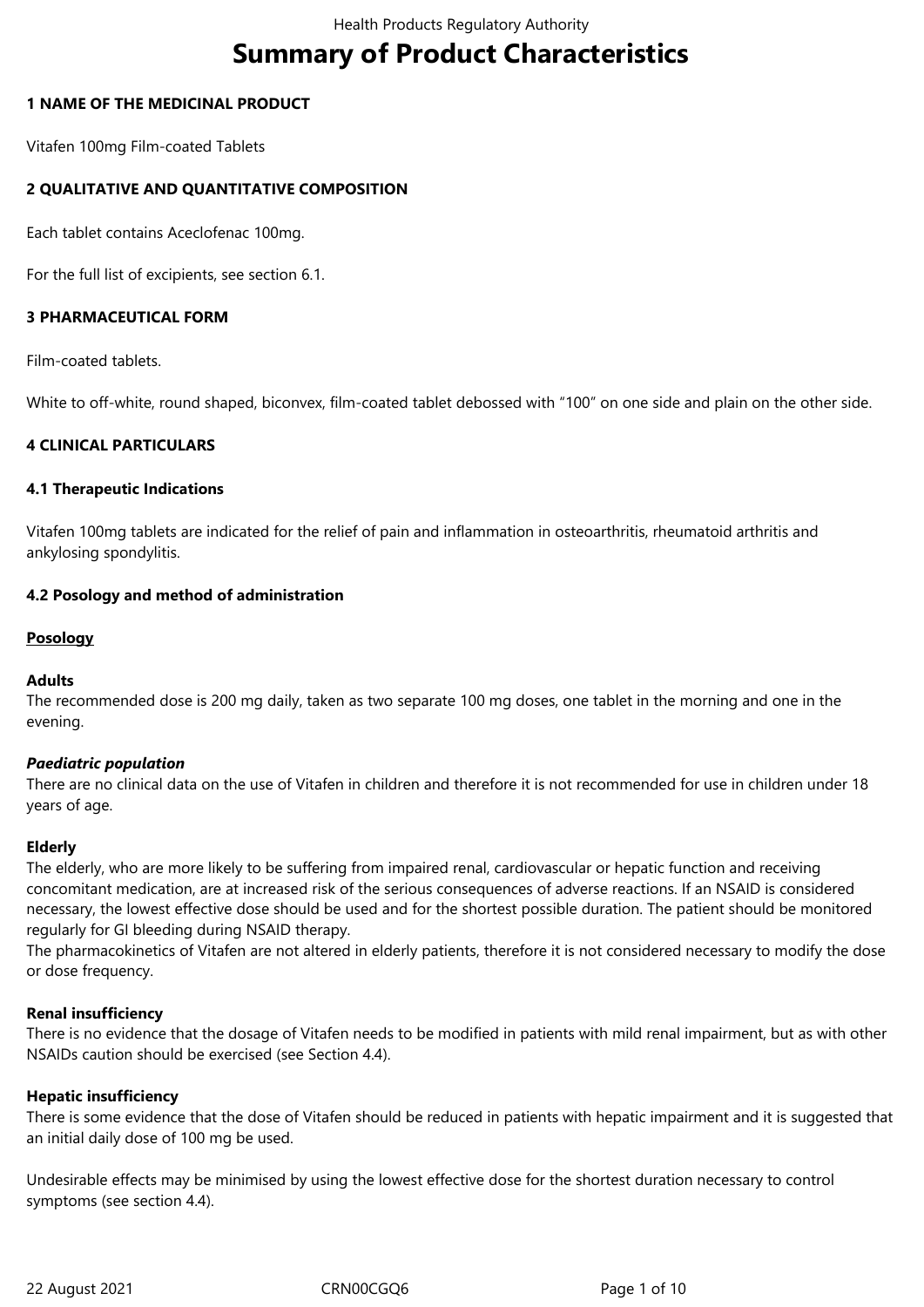## Method of administration

Vitafen 100mg Tablets are supplied for oral administration and should be swallowed whole with a sufficient quantity of liquid.

To be taken preferably with or after food. When aceclofenac was administered to fasting and fed healthy volunteers only the rate and not the extent of aceclofenac absorption was affected.

#### **4.3 Contraindications**

Hypersensitivity to aceclofenac or to any of the excipients listed in section 6.1.

Active, or history of recurrent peptic ulcer/haemorrhage (two or more distinct episodes of proven ulceration or bleeding).

NSAIDs are contraindicated in patients who have previously shown hypersensitivity reactions (e.g. asthma, rhinitis, angioedema or urticaria) in response to ibuprofen, aspirin, or other non-steroidal anti-inflammatory drugs.

Severe heart failure, hepatic failure and renal failure (see section 4.4).

Patients with established congestive heart failure (NYHA class II-IV), ischaemic heart disease, peripheral arterial disease and/or cerebrovascular disease.

History of gastrointestinal bleeding or perforation, related to previous NSAIDs therapy.

Active bleedings or bleeding disorders.

Vitafen should not be prescribed during pregnancy, especially during the last trimester of pregnancy, unless there are compelling reasons for doing so. The lowest effective dosage should be used (see section 4.6).

#### **4.4 Special warnings and precautions for use**

Undesirable effects may be minimised by using the lowest effective dose for the shortest duration necessary to control symptoms (see section 4.2, and GI and cardiovascular risks below).

The use of Vitafen with concomitant NSAIDs including cyclooxygenase- 2 selective inhibitors should be avoided (see section 4.5).

#### *Elderly:*

The elderly have an increased frequency of adverse reactions to NSAIDs especially gastrointestinal bleeding and perforation which may be fatal (see section 4.2).

#### *Respiratory disorders:*

Caution is required if administered to patients suffering from, or with a previous history of, bronchial asthma since NSAIDs have been reported to precipitate bronchospasm in such patients.

#### *Cardiovascular, Renal and Hepatic Impairment:*

The administration of an NSAID may cause a dose dependent reduction in prostaglandin formation and precipitate renal failure. Patients at greatest risk of this reaction are those with impaired renal function, cardiac impairment, liver dysfunction, those taking diuretics and the elderly. Renal function should be monitored in these patients (see also section 4.3).

#### *Renal:*

The importance of prostaglandins in maintaining renal blood flow should be taken into account in patients with impaired cardiac or renal function, those being treated with diuretics or recovering from major surgery. Effects on renal function are usually reversible on withdrawal of Vitafen.

#### *Hepatic:*

If abnormal liver function tests persist or worsen, clinical signs or symptoms consistent with liver disease develop or if other manifestations occur (eosinophilia, rash), Vitafen should be discontinued. Close medical surveillance is necessary in patients suffering from mild to moderate impairment of hepatic function. Hepatitis may occur without prodromal symptoms.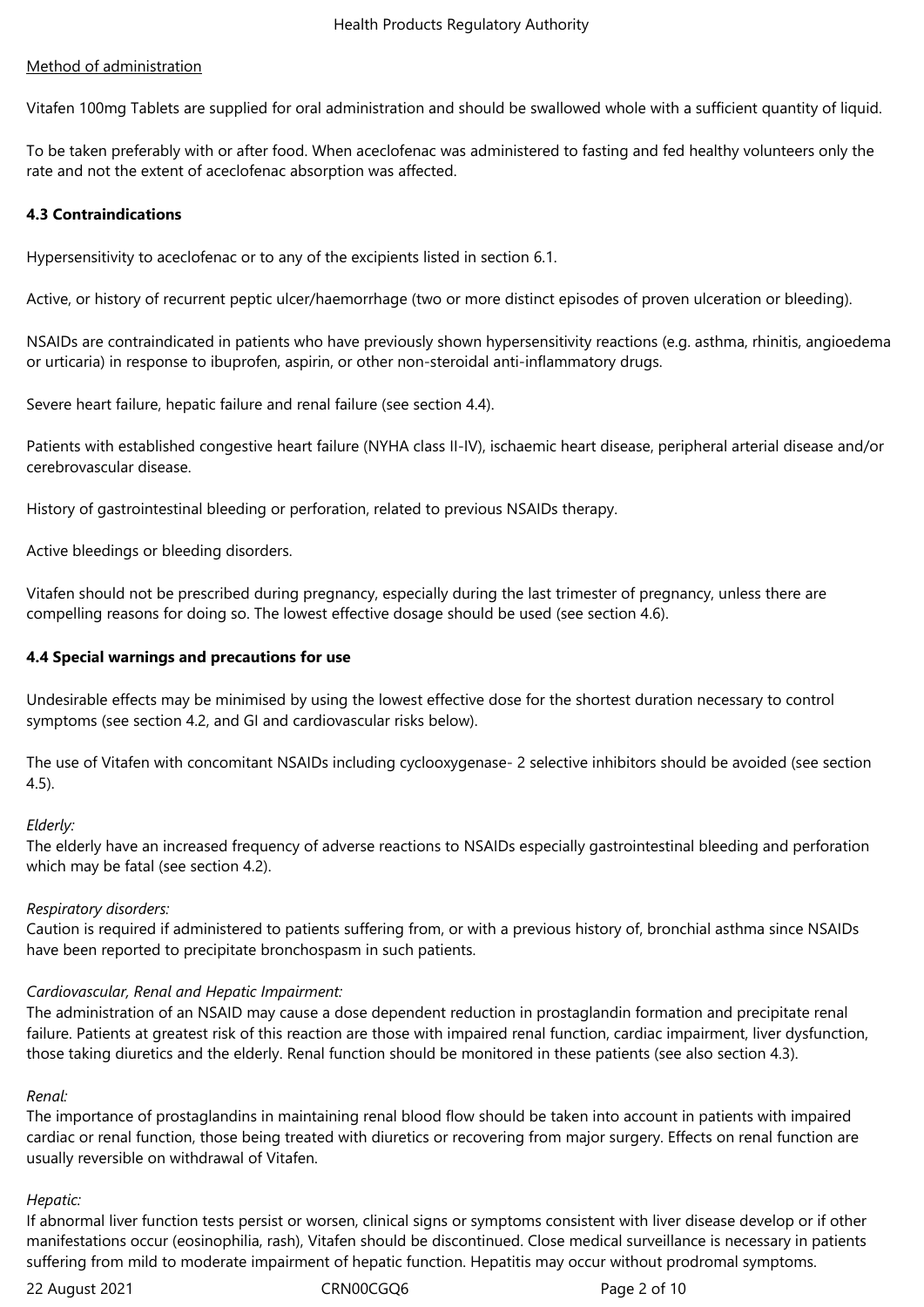Use of Vitafen in patients with hepatic porphyria may trigger an attack.

# *Cardiovascular and cerebrovascular effects:*

Appropriate monitoring and advice are required for patients with a history of hypertension and/or mild to moderate congestive heart failure as fluid retention and oedema have been reported in association with NSAID therapy.

Clinical trial and epidemiological data suggest that use of some NSAIDs (particularly at high doses and in long term treatment) may be associated with a small increased risk of arterial thrombotic events (for example myocardial infarction or stroke). There are insufficient data to exclude such a risk for aceclofenac.

Patients with uncontrolled hypertension, congestive heart failure, established ischaemic heart disease, peripheral arterial disease, and/or cerebrovascular disease should only be treated with aceclofenac after careful consideration. Similar consideration should be made before initiating longer-term treatment of patients with risk factors for cardiovascular disease (e.g. hypertension, hyperlipidaemia, diabetes mellitus, smoking).

Patients with congestive heart failure (NYHA-I) and patients with significant risk factors for cardiovascular events (e.g. hypertension, hyperlipidaemia, diabetes mellitus, smoking) should only be treated with aceclofenac after careful consideration. As the cardiovascular risks of aceclofenac may increase with dose and duration of exposure, the shortest duration possible and the lowest effective daily dose should be used. The patient's need for symptomatic relief and response to therapy should be re-evaluated periodically.

Aceclofenac should also be administered with caution and under close medical surveillance to patients with a history of cerebrovascular bleeding.

# *Gastrointestinal bleeding, ulceration and perforation:*

GI bleeding, ulceration or perforation, which can be fatal, has been reported with all NSAIDs. Such reactions can occur at any time during treatment, with or without warning symptoms or a previous history of serious GI events.

Close medical surveillance is imperative in patients with symptoms indicative of gastro-intestinal disorders, with a history suggestive of gastro-intestinal ulceration, with ulcerative colitis or with Crohn's disease, bleeding diathesis or haematological abnormalities, as these conditions may be exacerbated.

The risk of GI bleeding, ulceration or perforation is higher with increasing NSAID doses, in patients with a history of ulcer, particularly if complicated with haemorrhage or perforation (see section 4.3), and in the elderly. These patients should commence treatment on the lowest dose available. Combination therapy with protective agents (e.g. misoprostol or proton pump inhibitors) should be considered for these patients, and also for patients requiring concomitant low dose aspirin, or other drugs likely to increase gastrointestinal risk (see below and section 4.5).

Patients with a history of GI toxicity, particularly when elderly, should report any unusual abdominal symptoms (especially GI bleeding) particularly in the initial stages of treatment.

Caution should be advised in patients receiving concomitant medications which could increase the risk of ulceration or bleeding, such as oral corticosteroids, anticoagulants such as warfarin, selective serotonin-reuptake inhibitors or antiplatelet agents such as aspirin (see section 4.5).

When GI bleeding or ulceration occurs in patients receiving aceclofenac, the treatment should be withdrawn. NSAIDs should be given with care to patients with a history of gastrointestinal disease (ulcerative colitis, Crohn's disease) as these conditions may be exacerbated (see section 4.8).

# *SLE and mixed connective tissue disease:*

In patients with systemic lupus erythematosus (SLE) and mixed connective tissue disorders there may be an increased risk of aseptic meningitis (see section 4.8).

#### *Dermatological:*

Serious skin reactions, some of them fatal, including exfoliative dermatitis, Stevens-Johnson syndrome, and toxic epidermal necrolysis, have been reported very rarely in association with the use of NSAIDs (see section 4.8). Patients appear to be at highest risk for these reactions early in the course of therapy: the onset of the reaction occurring in the majority of cases within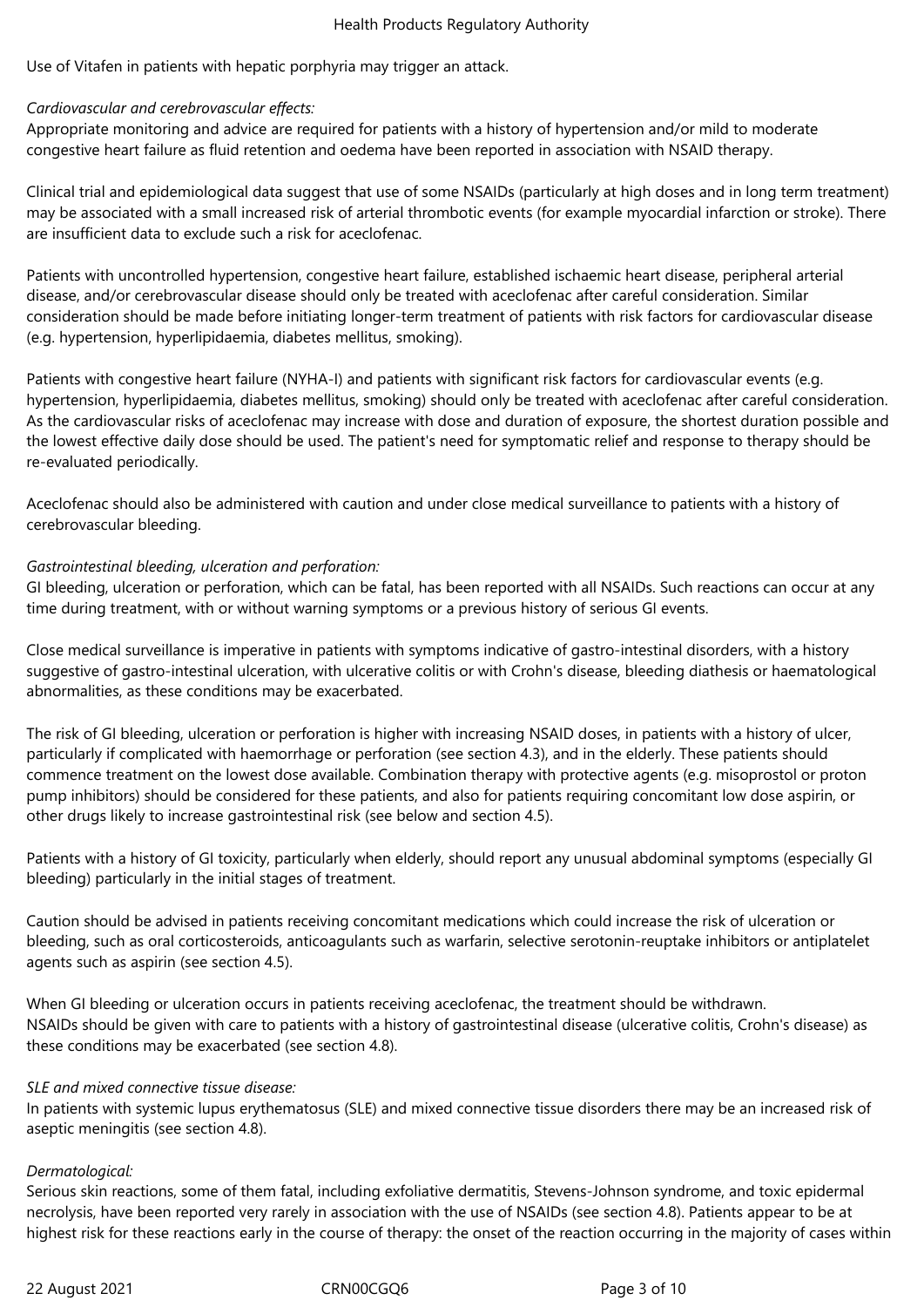the first month of treatment. Vitafen should be discontinued at the first appearance of skin rash, mucosal lesions, or any other sign of hypersensitivity.

Exceptionally, varicella can trigger serious cutaneous and soft tissue infections complications. To date, the contributing role of NSAIDs in the worsening of these infections cannot be ruled out. Thus, it is advisable to avoid use of aceclofenac in case of varicella.

## *Hypersensitivity reactions:*

As with other NSAIDs, allergic reactions, including anaphylactic/anaphylactoid reactions, can also occur without earlier exposure to the drug.

# *Haematological:*

Vitafen may reversibly inhibit platelet aggregation (see anticoagulants under 'Interactions').

# *Long-term treatment:*

All patients who are receiving NSAIDs should be monitored as a precautionary measure e.g. renal failure, hepatic function (elevation of liver enzymes may occur) and blood counts.

# *Sodium:*

This medicinal product contains less than 1 mmol sodium (23 mg) per dose, that is to say essentially "sodium free".

# **4.5 Interaction with other medicinal products and other forms of interactions**

*Other analgesics including cyclooxygenase-2 selective inhibitors:* Avoid concomitant use of two or more NSAIDs (including aspirin) as this may increase the risk of adverse effects (see section 4.4).

*Anti-hypertensives:* NSAID's may reduce the effect of antihypertensives. The risk of acute renal insufficiency, which is usually reversible, may be increased in some patients with compromised renal function (e.g. dehydrated patients or elderly patients) when ACE- inhibitors or angiotensin II receptor antagonists are combined with NSAIDs. Therefore, the combination should be administered with caution, especially in the elderly. Patients should be adequately hydrated and consideration should be given to monitoring of renal function after initiation of concomitant therapy, and periodically thereafter.

*Diuretics:* Reduced diuretic effect. Diuretics can increase the risk of nephrotoxicity of NSAIDs. Although it was not shown to affect blood pressure control when co-administered with bendrofluazide, interactions with other diuretics cannot be ruled out. When concomitant administration with potassium-sparing diuretics is employed, serum potassium should be monitored.

*Cardiac glycosides:* NSAIDs may exacerbate cardiac failure, reduce GFR (glomerular filtration rate) and increase plasma glycoside levels.

*Lithium:* Several NSAID drugs inhibit the renal clearance of lithium, resulting in increased serum concentrations of lithium. The combination should be avoided unless frequent monitoring of lithium can be performed.

*Methotrexate:* Decreased elimination of methotrexate. Caution should be exercised if NSAIDs and methotrexate are administered within 24 hours of each other, since NSAIDs may increase plasma levels, resulting in increased toxicity.

*Mifepristone*: NSAIDs should not be used for 8-12 days after mifepristone administration as NSAIDs can reduce the effect of mifepristone.

*Corticosteroids*: Increased risk of gastrointestinal ulceration or bleeding (see section 4.4).

*Anti-coagulants:* NSAIDs may enhance the effects of anti-coagulants, such as warfarin (see section 4.4). Close monitoring of patients on combined anti-coagulants and Vitafen therapy should be undertaken.

*Quinolone antibiotics:* Animal data indicate that NSAIDs can increase the risk of convulsions associated with quinolone antibiotics. Patients taking NSAIDs and quinolones may have an increased risk of developing convulsions.

*Anti-platelet agents and selective serotonin reuptake inhibitors (SSRIs):* Increased risk of gastrointestinal bleeding (see section 4.4).

22 August 2021 CRN00CGQ6 Page 4 of 10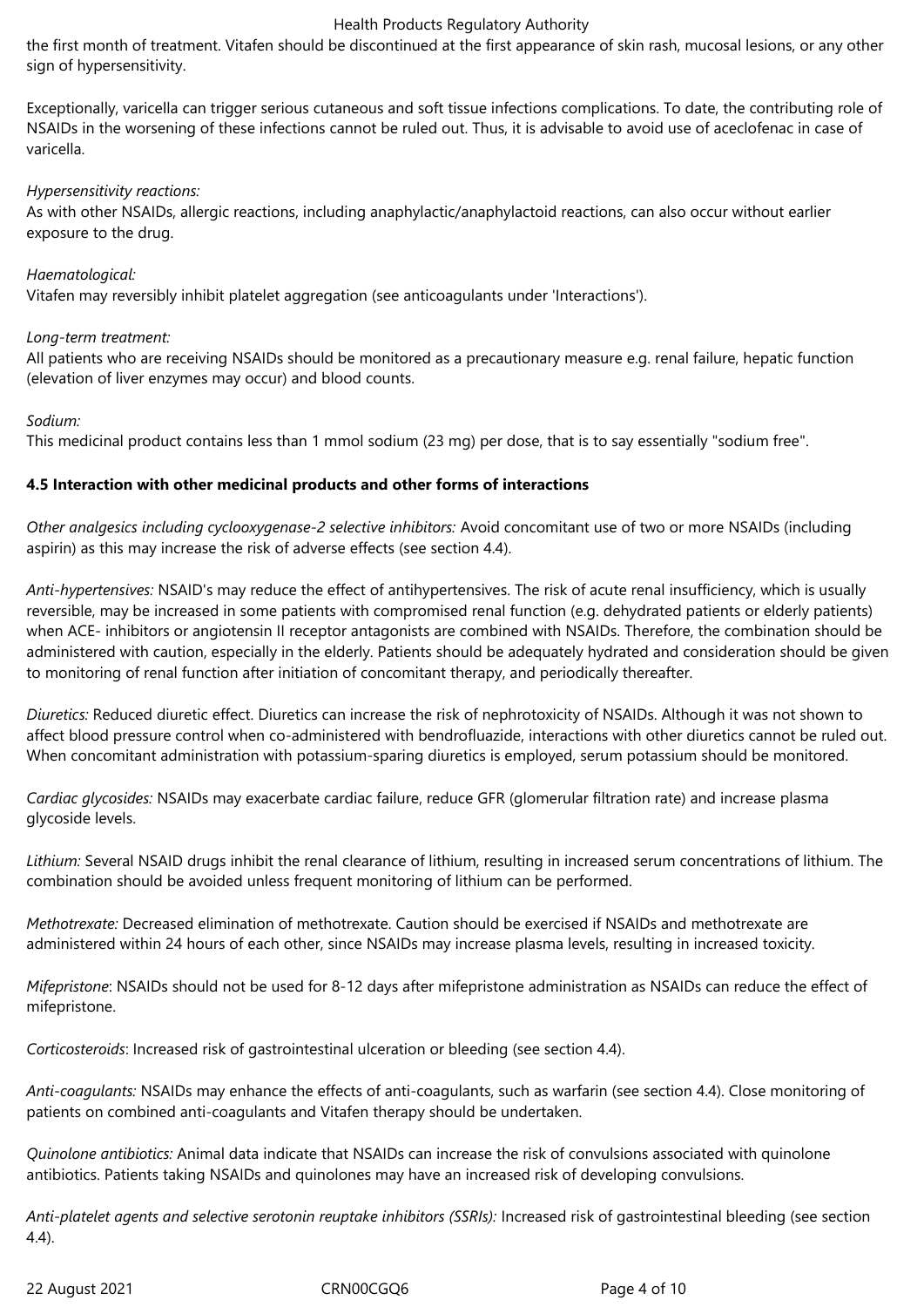*Ciclosporin, Tacrolimus*: Administration of NSAID drugs together with cyclosporin or tacrolimus is thought to increase the risk of nephrotoxicity due to decreased synthesis of prostacyclin in the kidney. During combination therapy it is therefore important to carefully monitor renal function.

*Zidovudine*: Increased risk of haematological toxicity when NSAIDs are given with zidovudine. There is evidence of an increased risk of haemarthroses and haematoma in HIV(+) haemophiliacs receiving concurrent treatment with zidovudine and ibuprofen.

*Antidiabetic agents:* Clinical studies have shown that diclofenac can be given together with oral antidiabetic agents with influencing their clinical effect. However, there have been isolated reports of hypoglycaemic and hyperglycaemic effects. Thus with Vitafen, consideration should be given to adjustment of the dosage of hypoglycaemic agents.

*Other NSAIDs:* Concomitant therapy with aspirin or other NSAIDs may increase the frequency of adverse reaction, including the risk of GI bleeding.

# **4.6 Fertility, pregnancy and lactation**

# *Pregnancy:*

There is no information on the use of aceclofenac during pregnancy. Inhibition of prostaglandin synthesis may adversely affect the pregnancy and/or the embryo/fetal development. Data from epidemiological studies suggest an increased risk of miscarriage, cardiac malformation or gastroschisis after use of prostaglandin synthesis inhibitor in early pregnancy. The absolute risk for cardiovascular malformation was increased from less than 1%, up to approximately 1.5 %. The risk is believed to increase with dose and duration of therapy.

In animals, administration of a prostaglandin synthesis inhibitor has been shown to result in increased pre- and post-implantation loss and embryo-foetal lethality. In addition, increased incidences of various malformations, including cardiovascular, have been reported in animals given a prostaglandin synthesis inhibitor during the organogenetic period. During the first and second trimester of pregnancy, aceclofenac should not be given unless clearly necessary. If aceclofenac is used by a woman attempting to conceive, or during the first and second trimester of pregnancy, the dose should be kept as low and duration of treatment as short as possible.

During the third trimester of pregnancy, all prostaglandin synthesis inhibitors may expose the foetus to:

- cardiopulmonary toxicity (with premature closure of the ductus arteriosus and pulmonary hypertension);
- renal dysfunction, which may progress to renal failure with oligo-hydroamniosis;

the mother and the neonate, at the end of pregnancy, to:

- possible prolongation of bleeding time, an anti-aggregating effect which may occur even at very low doses.
- inhibition of uterine contractions resulting in delayed or prolonged labour.

Consequently, aceclofenac is contraindicated during the third trimester of pregnancy (see section 4.3)

#### *Lactation:*

In limited studies so far available, NSAIDs can appear in breast milk in very low concentrations. NSAIDs should, if possible, be avoided when breastfeeding.

The use of Vitafen should therefore be avoided in pregnancy and lactation unless the potential benefits to the other outweigh the possible risks to the foetus.

#### *Fertility:*

The use of Vitafen may impair female fertility and is not recommended in women attempting to conceive. In women who have difficulties conceiving or who are undergoing investigation of infertility, withdrawal of Vitafen should be considered.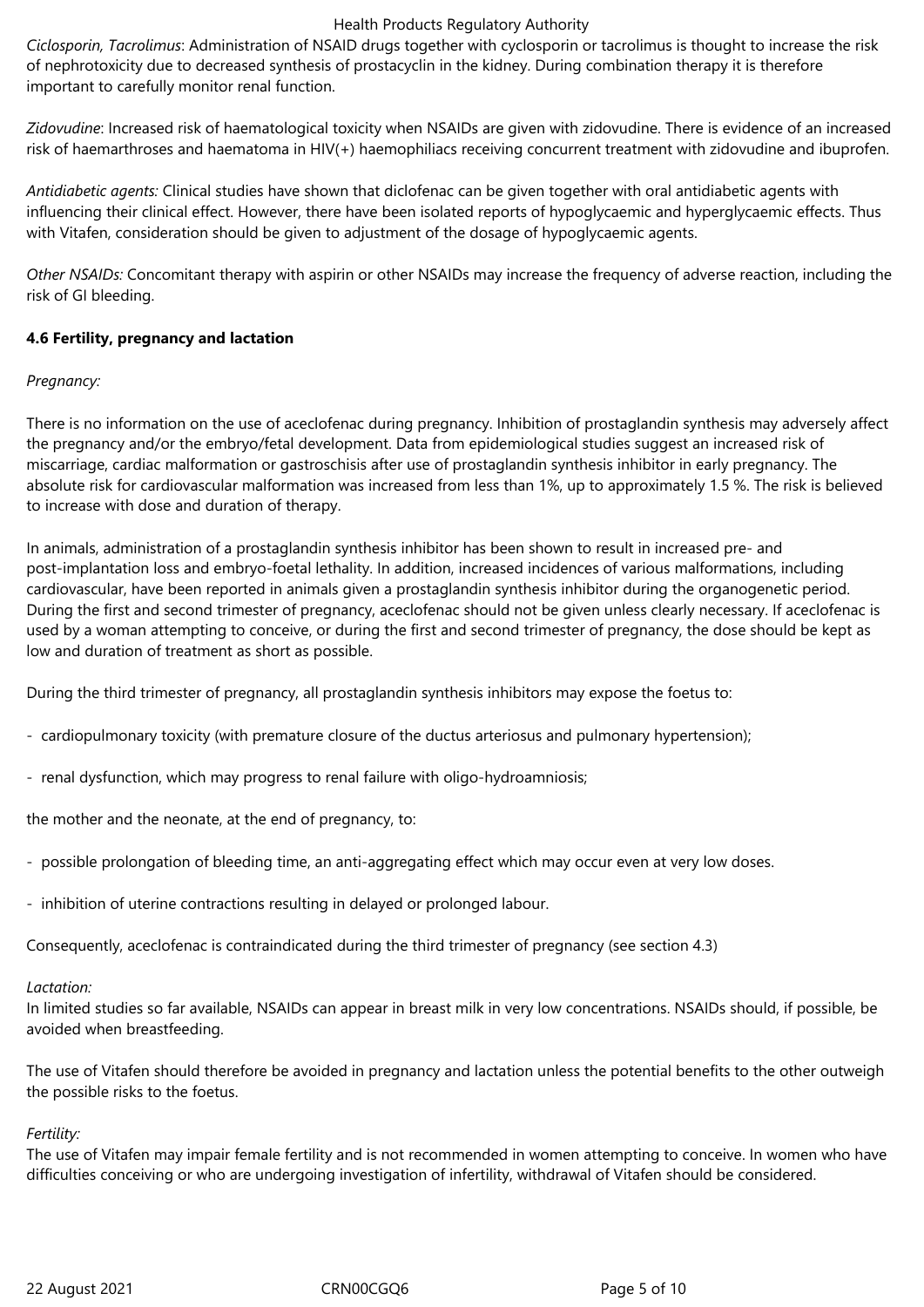# **4.7 Effects on ability to drive and use machines**

Undesirable effects such as dizziness, drowsiness, fatigue and visual disturbances or other central nervous system disorders are possible after taking NSAIDs. If affected, patients should not drive or operate machinery.

#### **4.8 Undesirable effects**

## *Gastrointestinal:*

The most commonly-observed adverse events are gastrointestinal in nature. Peptic ulcers, perforation or GI bleeding, sometimes fatal, particularly in the elderly, may occur (see section 4.4). Nausea, vomiting, diarrhoea, flatulence, constipation, dyspepsia, abdominal pain, melaena, haematemesis, ulcerative, stomatitis, exacerbation of colitis and Crohn's disease (See section 4.4) have been reported following administration. Less frequently, gastritis has been observed. Pancreatitis has been reported very rarely.

# *Hypersensitivity:*

Hypersensitivity reactions have been reported following treatment with NSAIDs. These may consist of (a) non-specific allergic reactions and anaphylaxis (b) respiratory tract reactivity comprising asthma, aggravated asthma, bronchospasm or dyspnoea, or (c) assorted skin disorders, including rashes of various types, pruritus, urticaria, purpura, angiodema and, more rarely exfoliative and bullous dermatoses (including epidermal necrolysis and erythema multiforme).

# *Cardiovascular:*

Oedema, hypertension and cardiac failure have been reported in association with NSAID treatment.

Aceclofenac is both structurally related and metabolised to diclofenac for which a greater amount of clinical and epidemiological data consistently point towards an increased risk of general arterial thrombotic events (for example myocardial infarction or stroke, particularly at high doses or in long treatment). Epidemiological data has also found an increased risk of acute coronary syndrome and myocardial infarction associated with the use of aceclofenac (see section 4.3 and 4.4 for Contraindications and Special warnings and special precautions for use).

Exceptionally, occurrence of serious cutaneous and soft tissues infections complications during varicella has been reported in association with NSAID treatment.

Other adverse reactions reported less commonly include:

# *Renal:*

Nephrotoxicity in various forms, including interstitial nephritis, nephritic syndrome and renal failure.

#### *Hepatic:*

abnormal liver function, hepatitis and jaundice.

#### *Neurological and special senses:*

Visual disturbances, optic neuritis, headaches, paraesthesia, reports of aseptic meningitis (especially in patients with existing auto-immune disorders, such as systemic lupus erythematosus, mixed connective tissue disease), with symptoms such as stiff neck, headache, nausea, vomiting, fever or disorientation (See section 4.4), depression, confusion, hallucinations, tinnitus, vertigo, dizziness, malaise, fatigue and drowsiness.

#### *Haematological:*

Thrombocytopenia, neutropenia, agranulocytosis, aplastic anaemia and haemolytic anaemia.

# *Dermatological:*

Bullous reactions including Stevens Johnson Syndrome and Toxic Epidermal Necrolysis (very rare). Photosensitivity.

If serious adverse reactions occur, Vitafen should be withdrawn.

Within the system organ classes, undesirable effects are listed under headings of frequency, using the following categories: very common (≥1/10); common (≥1/100 to <1/10); uncommon (≥1/1,000 to <1/100); rare (≥1/10,000 to <1/1,000); very rare (<1/10,000), not known (cannot be estimated from the available data). Within each frequency grouping, undesirable effects are presented in order of decreasing seriousness.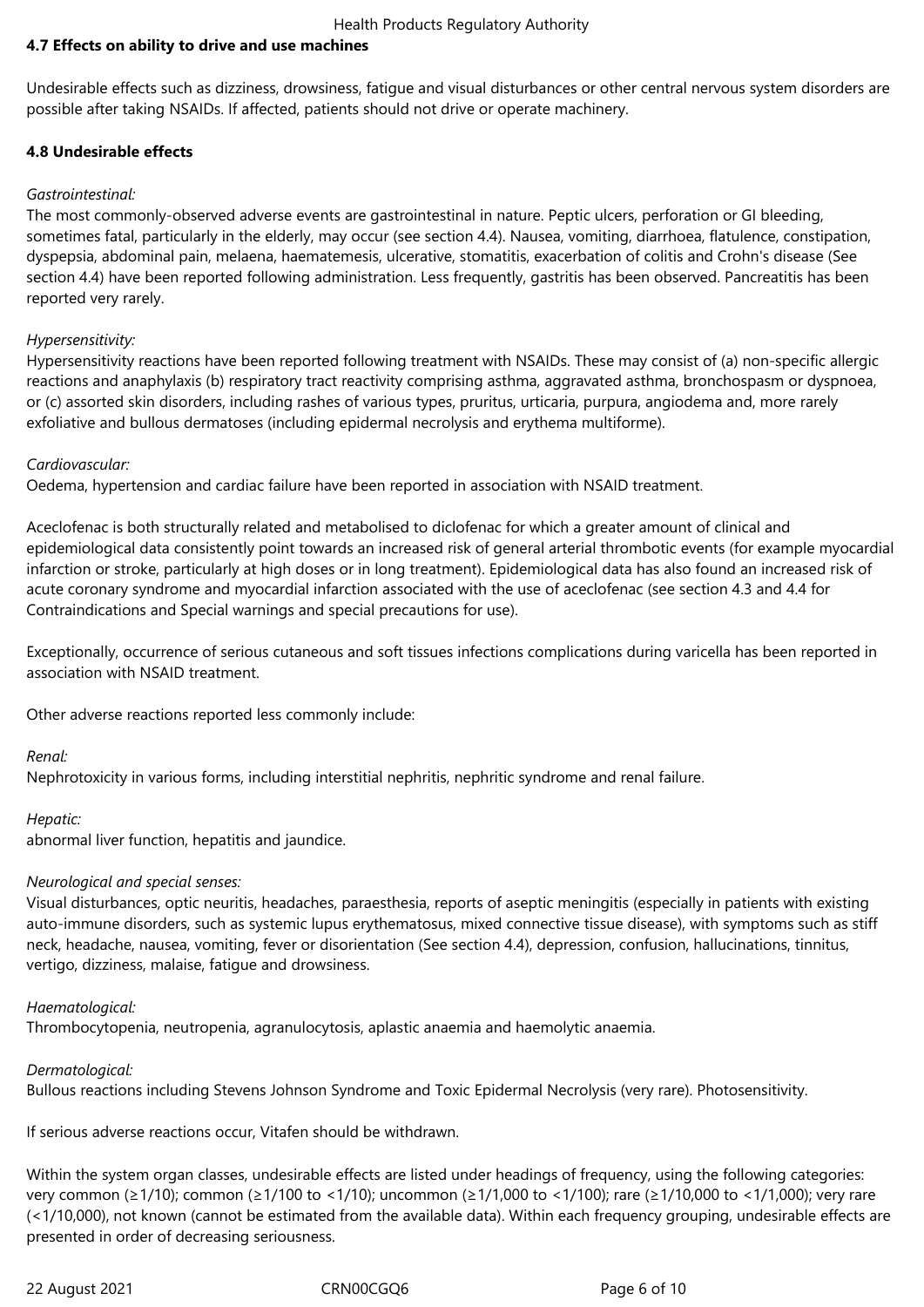The following is a table of adverse reactions reported during clinical studies and after authorization, grouped by System-Organ Class and estimated frequencies.

| MedDRa SOC                                               | Common<br>(21/100)<br>to $<$ 1/10)                    | <b>Uncommon</b><br>(≥1/1,000<br>to $<$ 1/100)                              | Rare<br>$(≥1/10,000$ to<br>$<$ 1/1,000)                                      | Very rare/isolated reports<br>(<1/10,000)                                                                                            |
|----------------------------------------------------------|-------------------------------------------------------|----------------------------------------------------------------------------|------------------------------------------------------------------------------|--------------------------------------------------------------------------------------------------------------------------------------|
| Blood and<br>lymphatic<br>system<br>disorders            |                                                       |                                                                            | Anaemia                                                                      | Bone Marrow depression<br>Granulocytopenia<br>Thrombocytopenia<br>Neutropenia<br>Haemolytic anaemia                                  |
| Immune system<br>disorders                               |                                                       |                                                                            | Anaphylactic<br>reaction<br>(including<br>shock)<br>Hypersensitivity         |                                                                                                                                      |
| Metabolism and<br>nutrition<br>disorders                 |                                                       |                                                                            |                                                                              | Hyperkalemia                                                                                                                         |
| Psychiatric<br>disorders                                 |                                                       |                                                                            |                                                                              | Depression<br>Abnormal dreams<br>Insomnia                                                                                            |
| Nervous system<br>disorders                              | <b>Dizziness</b>                                      |                                                                            |                                                                              | Paraesthesia<br>Tremor<br>Somnolence<br>Headache<br>Dysgeusia (abnormal taste)                                                       |
| Eye disorders                                            |                                                       |                                                                            | Visual<br>disturbance                                                        |                                                                                                                                      |
| Ear and<br>labyrinth<br>disorders                        |                                                       |                                                                            |                                                                              | Vertigo<br>Tinnitus                                                                                                                  |
| Cardiac<br>disorders                                     |                                                       |                                                                            | Cardiac failure                                                              | Palpitations                                                                                                                         |
| Vascular<br>disorders                                    |                                                       |                                                                            | Hypertension                                                                 | Flushing<br>Hot flush<br>Vasculitis                                                                                                  |
| Respiratory,<br>thoracic and<br>mediastinal<br>disorders |                                                       |                                                                            | Dyspnoea                                                                     | Bronchospasm<br>Stridor                                                                                                              |
| Gastrointestinal<br>disorders                            | Dyspepsia<br>Abdominal<br>pain<br>Nausea<br>Diarrhoea | Flatulence<br>Gastritis<br>Constipation<br>Vomiting<br>Mouth<br>ulceration | Melaena<br>Gastrointestinal<br>haemorrhage<br>Gastrointestinal<br>ulceration | Stomatitis<br>Intestinal perforation<br>Exacerbation of Crohn's disease and Colitis<br>Haematemesis<br>Gastric ulcer<br>Pancreatitis |
| Hepatobiliary<br>disorders                               | Hepatic<br>enzyme<br>increased                        |                                                                            |                                                                              | Hepatic injury (including Hepatitis)<br>Jaundice<br>Blood alkaline phosphatase increased                                             |
| Skin and<br>subcutaneous<br>tissue disorders             |                                                       | Pruritus<br>Rash<br>Dermatitis<br>Urticaria                                | Angioedema                                                                   | Purpura<br>Severe mucocutaneous skin reaction (including Stevens<br>Johnson syndrome and Toxic Epidermal Necrolysis)                 |
| Renal and<br>urinary<br>disorders                        |                                                       | Blood urea<br>increased<br>Blood<br>creatinine<br>increased                |                                                                              | Renal insufficiency<br>Nephrotic syndrome                                                                                            |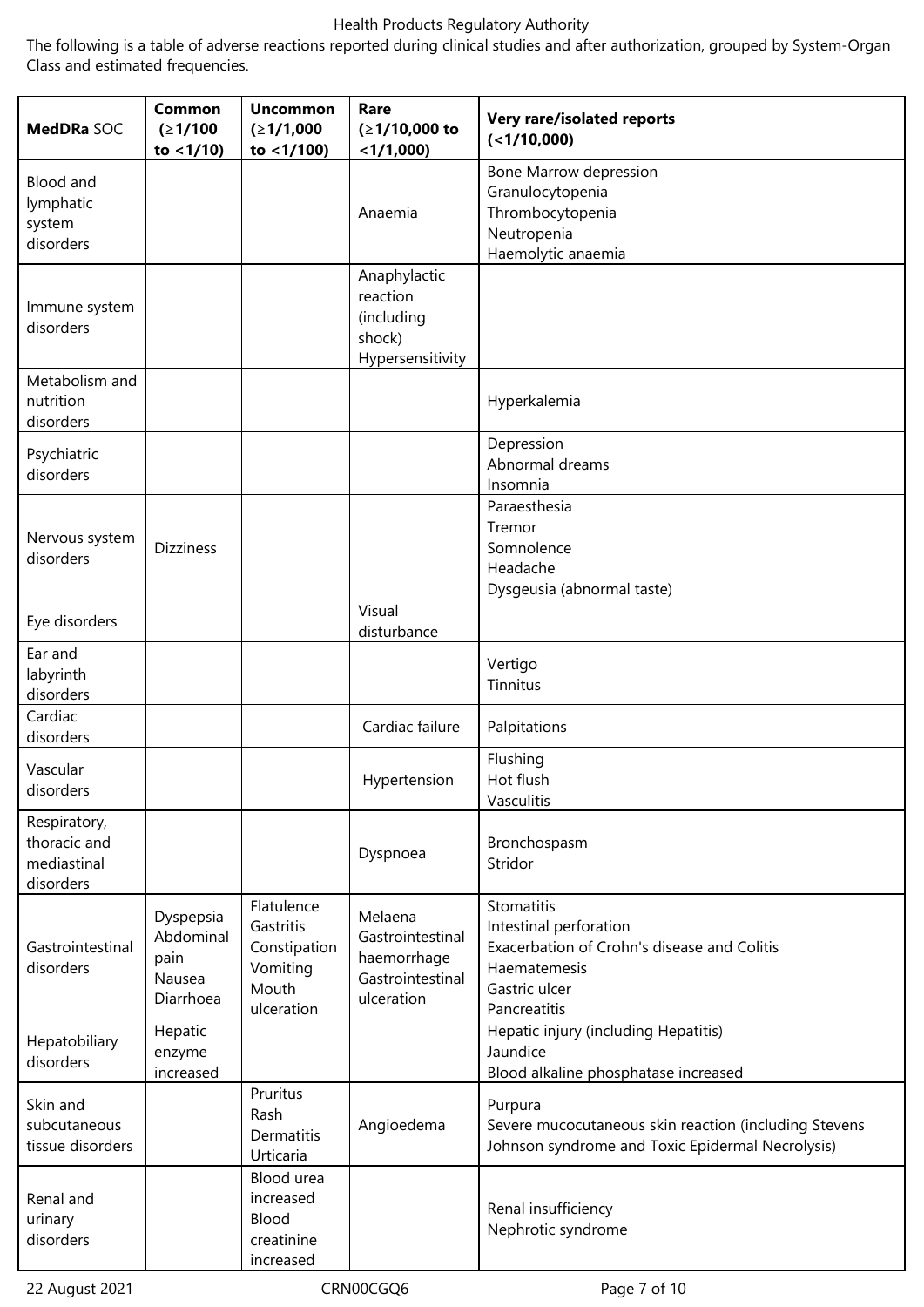| administration<br>site conditions |  | <del>- raugue</del><br>Cramps in legs |
|-----------------------------------|--|---------------------------------------|
| Investigations                    |  | Weight increase                       |

#### Reporting of suspected adverse reactions

Reporting suspected adverse reactions after authorisation of the medicinal product is important. It allows continued monitoring of the benefit/risk balance of the medicinal product. Healthcare professionals are asked to report any suspected adverse reactions via HPRA Pharmacovigilance Website: www.hpra.ie

#### **4.9 Overdose**

#### a) Sympt[oms](http://www.hpra.ie/)

Symptoms include headache, nausea, vomiting, epigastric pain, gastrointestinal irritation, gastrointestinal bleeding, rarely diarrhoea, disorientation, excitation, coma, drowsiness, dizziness, tinnitus, hypotension, respiratory depression, fainting, and occasionally convulsions. In cases of significant poisoning acute renal failure and liver damage are possible.

#### b) Therapeutic measure

Patients should be treated symptomatically as required.

Within one hour of ingestion of a potentially toxic amount, activated charcoal should be considered. Alternatively, in adults, gastric lavage should be considered within one hour of ingestion of a potentially life-threatening overdose.

Specific therapies such as dialysis or haemoperfusion are probable of no help in eliminating NSAIDs due to their high rate of protein binding and extensive metabolism.

Good urine output should be ensured.

Renal and liver function should be closely monitored.

Patients should be observed for at least four hours after ingestion of potentially toxic amounts.

In case of frequent or prolonged convulsions, patients should be treated with intravenous diazepam.

Other measures may be indicated by the patient's clinical condition.

Management of acute poisoning with NSAIDs essentially consists of supportive and symptomatic measures.

#### **5 PHARMACOLOGICAL PROPERTIES**

#### **5.1 Pharmacodynamic properties**

Pharmacotherapeutic group: ATC code: M01A B16

Aceclofenac is a non-steroidal agent with marked anti-inflammatory and analgesic properties.

#### Mechanism of Action

The mode of action of aceclofenac is largely based on the inhibition of prostaglandin synthesis. Aceclofenac is a potent inhibitor of the enzyme cyclo-oxygenase, which is involved in the production of prostaglandins.

#### **5.2 Pharmacokinetic properties**

**Absorption**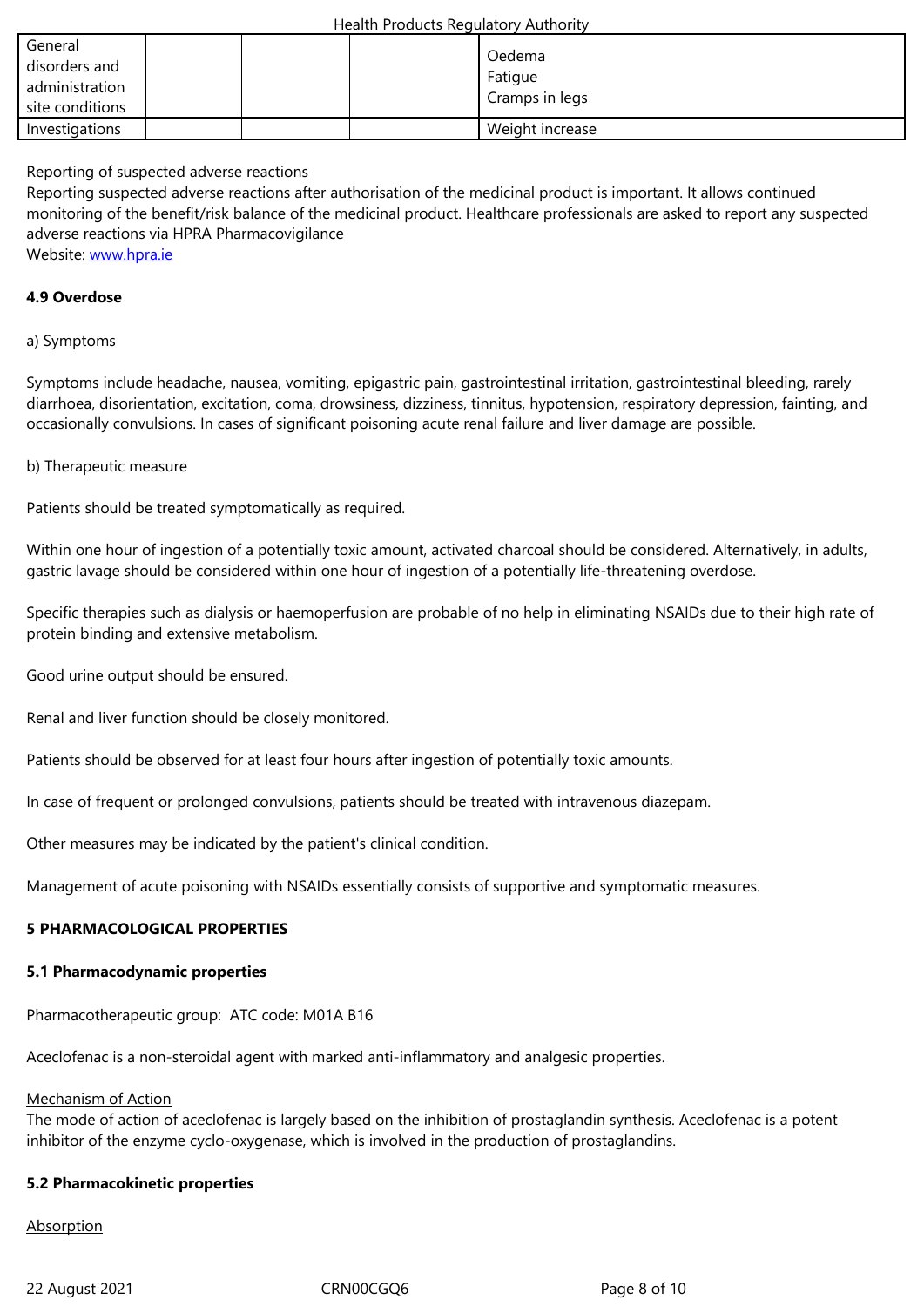After oral administration, aceclofenac is rapidly and completely absorbed as unchanged drug. Peak plasma concentrations are reached approximately 1.25 to 3.00 hours following ingestion. Aceclofenac penetrates into the synovial fluid, where the concentrations reach approximately 57% of those in plasma. The volume of distribution is approximately 25 L.

## Elimination

The mean plasma elimination half-life is around 4 hours. Aceclofenac is highly protein bound (>99%). Aceclofenac circulates mainly as unchanged drug. 4' Hydroxyaceclofenac is the main metabolite detected in plasma. Approximately two thirds of the administered dose is excreted via the urine, mainly as hydroxymetabolites.

# Elderly

No changes in the pharmacokinetics of aceclofenac have been detected in the elderly.

# **5.3 Preclinical safety data**

The results from preclinical studies conducted with aceclofenac are consistent with those expected for NSAIDs. The principal target organ was the gastro-intestinal tract. No unexpected findings were recorded.

Aceclofenac was not considered to have any mutagenic activity in three *in vitro* studies and an *in vivo* study in the mouse.

Aceclofenac was not found to be carcinogenic in either the mouse or rat.

Animal studies indicate that there was no evidence of teratogenesis in rats although the systemic exposure was low and in rabbits, treatment with aceclofenac (10 mg/kg/day) resulted in a series of morphological changes in some fetuses.

# **6 PHARMACEUTICAL PARTICULARS**

# **6.1 List of excipients**

Core: Cellulose microcrystalline (Avicel PH 101) Croscarmellose sodium Povidone K-30 Glyceryl distearate (Type 1)

Film coat: Hypromellose Titanium dioxide Polyethylene glycol 400

# **6.2 Incompatibilities**

Not applicable.

# **6.3 Shelf life**

4 years.

# **6.4 Special precautions for storage**

Do not store above 25°C.

Store in the original pack in order to protect from light.

#### **6.5 Nature and contents of container**

Aluminium/Aluminium blister in packs of 10, 20, 30, 40, 60 and 100.

Not all pack sizes may be marketed.

22 August 2021 **CRN00CGQ6** Page 9 of 10